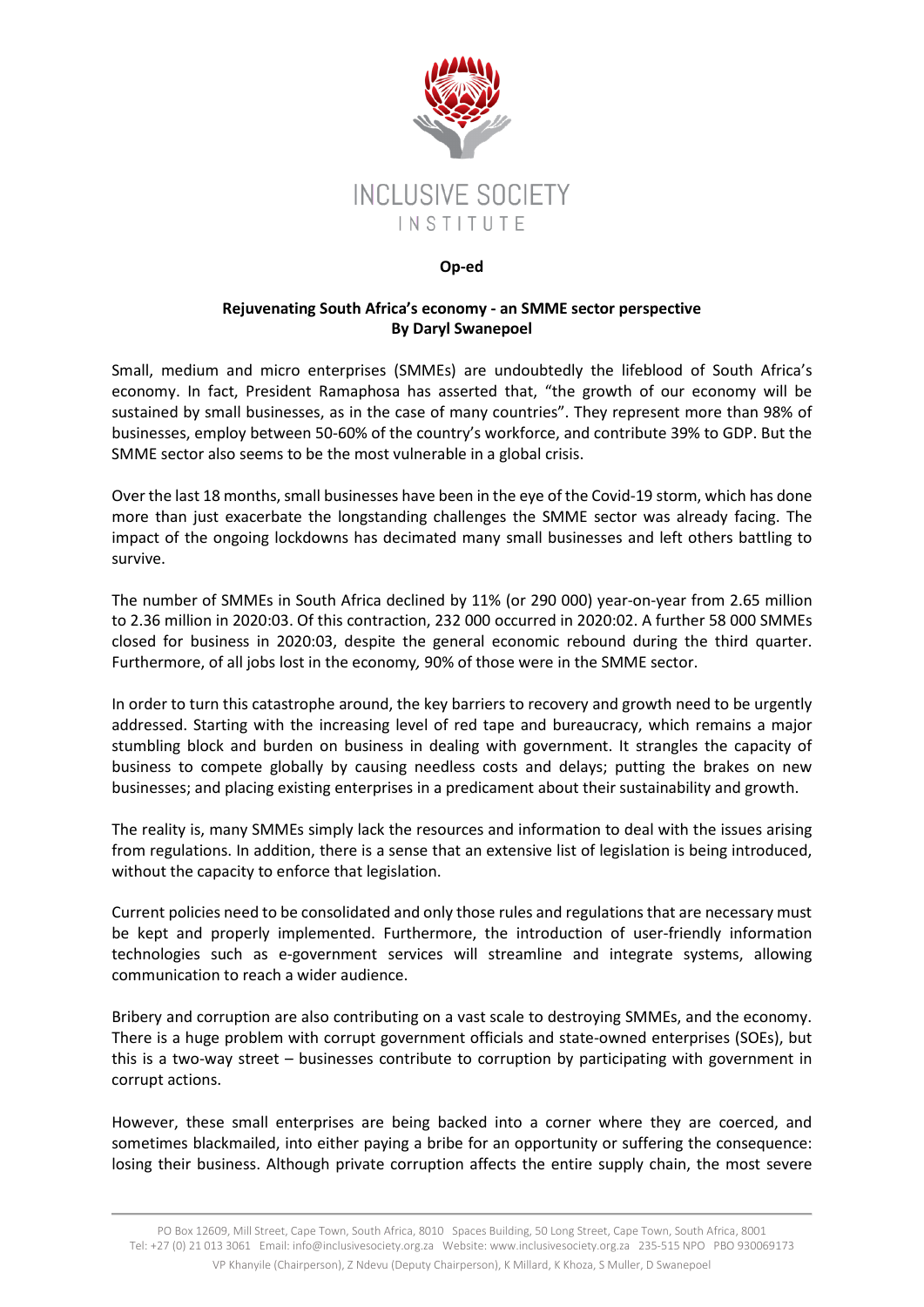damage is done through the perpetuation and normalising of corruption by highly influential individuals.

To tackle this issue head-on, institutional systems and incentives need to be put in place that are credible, with accountability and enforcement mechanisms. And these systems need to reach the level of local government.

The late Auditor-General Kimi Makwetu said in 2018 of the sorry state of local government that "on average almost 60% of the revenue shown in the books will never find its way into the bank account". This is due on one hand to a deep-seated skills deficiency and on the other to the hiring of employees solely on political grounds. The result: officials in positions that they are simply not qualified for.

With such rampant corruption and incompetence going unchecked, it is inevitable that there would be a growing mistrust and an escalating resistance to paying rates and taxes, which in turn has negative consequences for building infrastructure, providing service delivery, funding grants, prioritising small businesses for payment, etc.

As the bedrock of government, municipalities need to be reliable and trustworthy. They need to be capacitated with highly skilled, apolitical personnel. This is at the epicentre of municipal failure.

But the educational disconnect also needs to be tackled at its foundation: in the schools and colleges. Students are not being taught the content and skills they need to be employable in the practical world of business. There is scant focus on the scarcest skills in South Africa: being in the science, technology, engineering and maths (STEM) areas. There need to be more technical and agricultural high schools in close proximity to poorer communities, and students need to be equipped with courses on entrepreneurship and technology.

By not addressing these concerns, unemployment will continue to soar past its current rate as one of the highest in the world, with a large proportion of these people coming from the townships and rural areas.

While the education and skills deficit is a substantive part of the unemployment problem, it is by no means the only contributor. Monopoly by big companies, especially the multinationals, precludes fair competition and denies small businesses the opportunity to reach wider markets. The focus is on turnkey projects that neglect the township economy, with the result of cutting off the circulation in the greater economy. The public policymakers need to look at breaking down these projects into biteable chunks to widen the spectrum of businesses that can be pulled in.

Another contributor is the exploitation of illegal immigrants, who have lower wage demands, rather than employing local workers. These workers often don't pay tax and send large portions of their wages back to their families in their home countries. This is a drain on the rand, stalls growth and increases unemployment.

In South Africa, there is too much focus on redistribution in the country. While social grants are a key element of individual and social well-being considering the relentless unemployment, poverty and health crisis, compounded now by the pandemic, they need to be effectively and equally dispensed if they are to have the desired end goal of true social welfare.

The concern is that some measures may pose a risk to fiscal sustainability by undermining people's incentives to work, save or invest. A solution would be to move from handing out survival grants, which can create dependence and stifle economic liberation, to empowerment grants, rather using those funds to create a business environment that serves as an incubation centre.